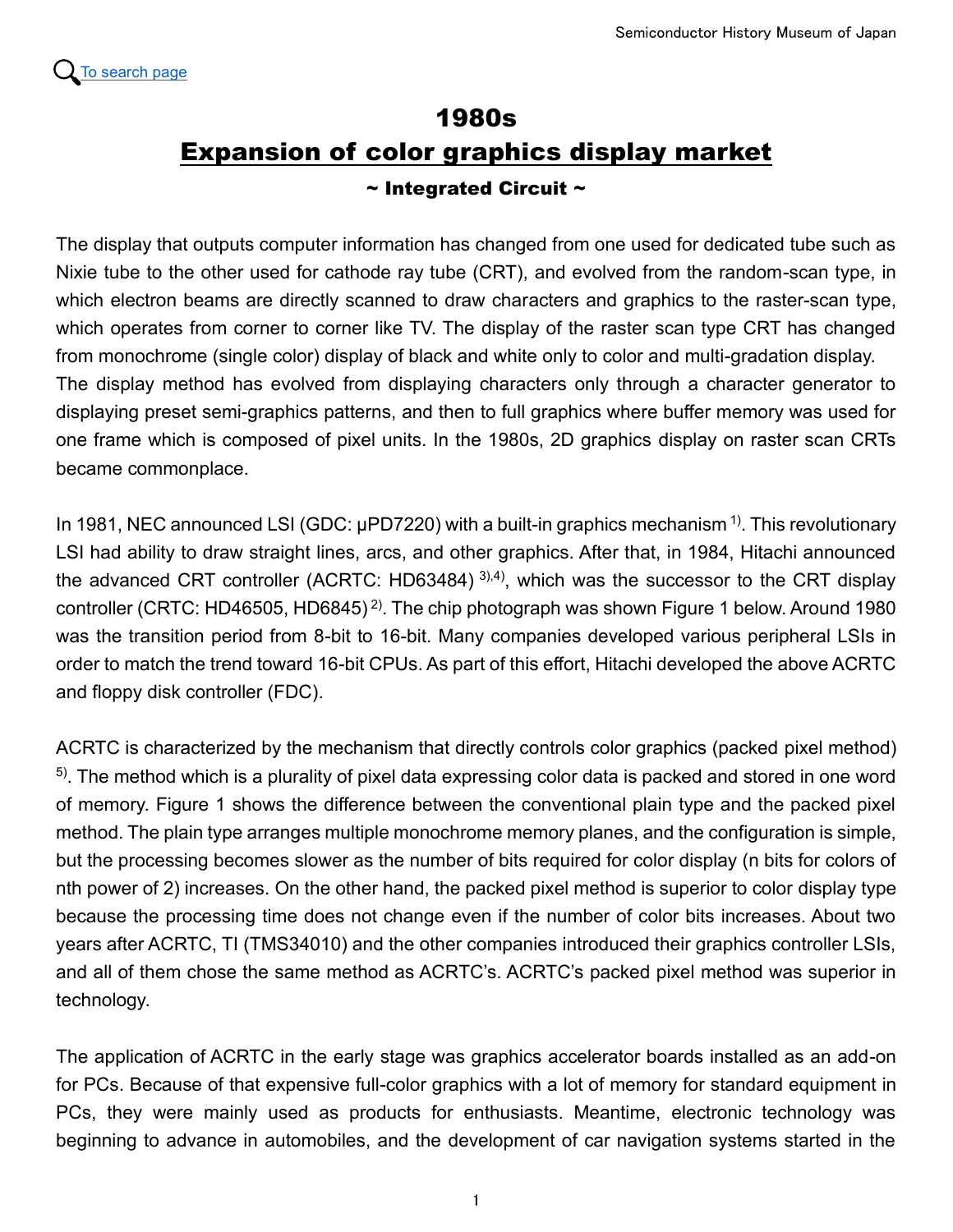1980s. The world's first car navigation system was said to be the 1981 Honda Electro Gyrocator. There was no digital map yet, and the CRT displayed only the point at the current position, and a transparent map sheet was layered on top of it. In 1987, the Toyota Crown car navigation system was released, and ACRTC was used to display the digitized map made by Denso on the screen. Car navigation systems at that time were based on autonomous navigation using gyro sensors. Since the 1990s, GPS has become available and car navigation systems have entered a period of widespread use. ACRTC and its successors have been applied to many systems and occupied dominant position in this market. Although its application in PCs was limited, ACRTC was used in many embedded applications such as car navigation systems, and widely used also in systems related to social infrastructure. ACRTC became one of the long-run products over 20 years, which was rare case as semiconductor products.

The packed pixel method  $6$ ) has become an indispensable basic technology for digitally displaying color graphics in PCs, car navigation systems, game consoles, etc., and is used in many systems.



**Drawing Processor**